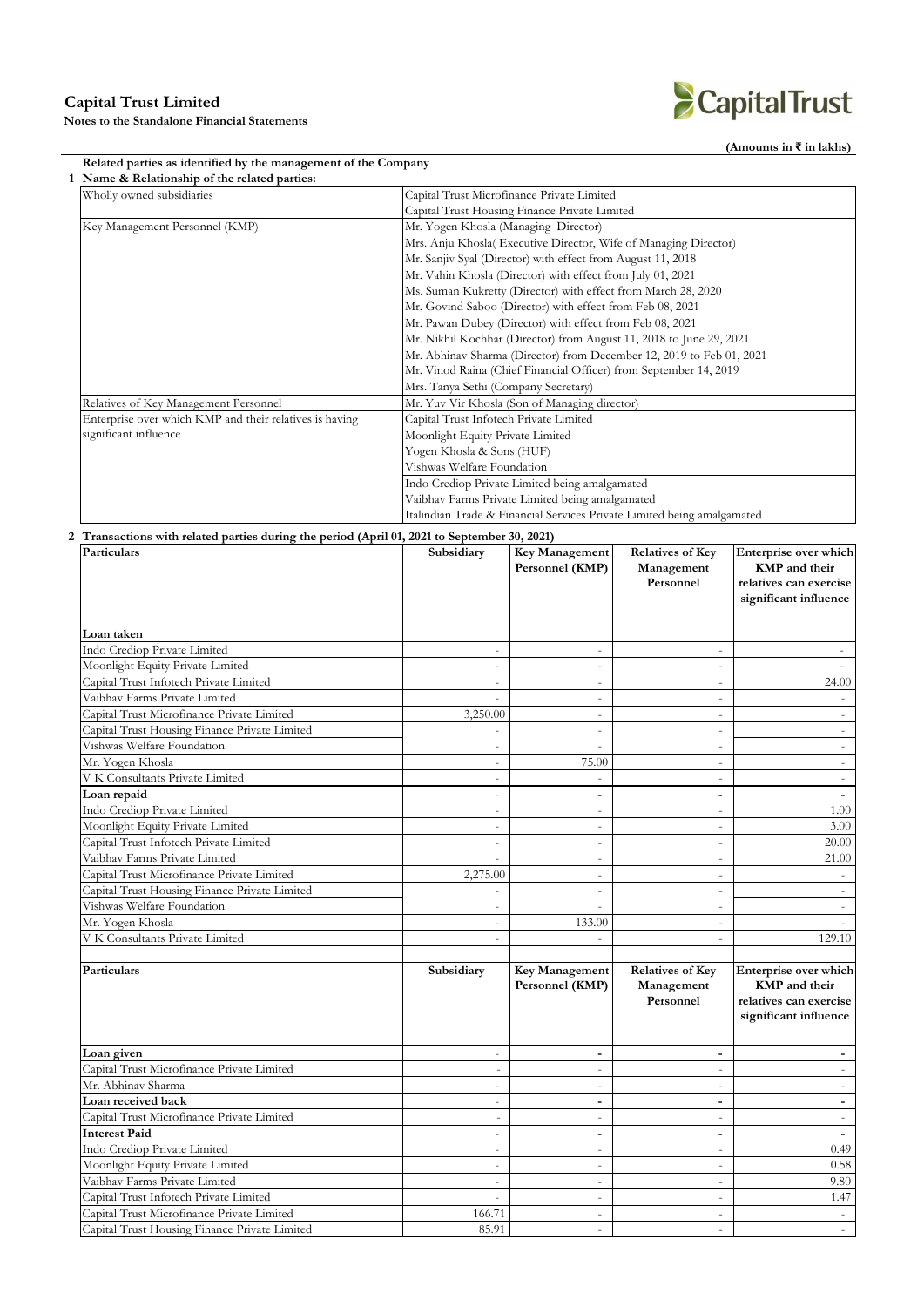#### **Capital Trust Limited**

**Notes to the Standalone Financial Statements**



|                                                                           |        |                          |   | (Amounts in ₹ in lakhs) |
|---------------------------------------------------------------------------|--------|--------------------------|---|-------------------------|
| Vishwas Welfare Foundation                                                |        |                          |   | 17.09                   |
| Mr. Yogen Khosla                                                          |        | 4.32                     | - |                         |
| V K Consultants Private Limited                                           | -      |                          | - | 39.05                   |
| Interest received                                                         |        | $\overline{\phantom{0}}$ |   |                         |
| Capital Trust Microfinance Private Limited                                | -      | $\overline{\phantom{a}}$ | - |                         |
| Operational fee received                                                  |        | $\overline{\phantom{0}}$ | - |                         |
| Capital Trust Microfinance Private Limited                                | 150.00 | $\overline{\phantom{0}}$ | - |                         |
| Remuneration and other perquisites to Company's KMPs and their relatives* |        |                          |   |                         |
| Short term employee benefit#                                              |        | 139.63                   |   |                         |
|                                                                           |        | $\overline{\phantom{a}}$ |   |                         |
| <b>Directors Sitting Fees</b>                                             |        | 0.80                     | - |                         |
|                                                                           |        | $\overline{\phantom{0}}$ | - |                         |
| <b>Reimbursement of expenses</b>                                          | -      | 1.47                     | - |                         |

\* The above remuneration is excluding provision for Gratuity, which is based on acturial valuation done at yearend.

# The remuneration of Managing Director and Executive Director is Rs. 244.55 Lakhs and Rs. 239.92 Lakhs for the year ended March 31, 2021 and March 31, 2020 respectively. In view of loss during the year, Remuneration paid to Managing Directors and Executive Director has exceeds by Rs. 113.10 Lakhs which is subject to the approval of the Shareholders.